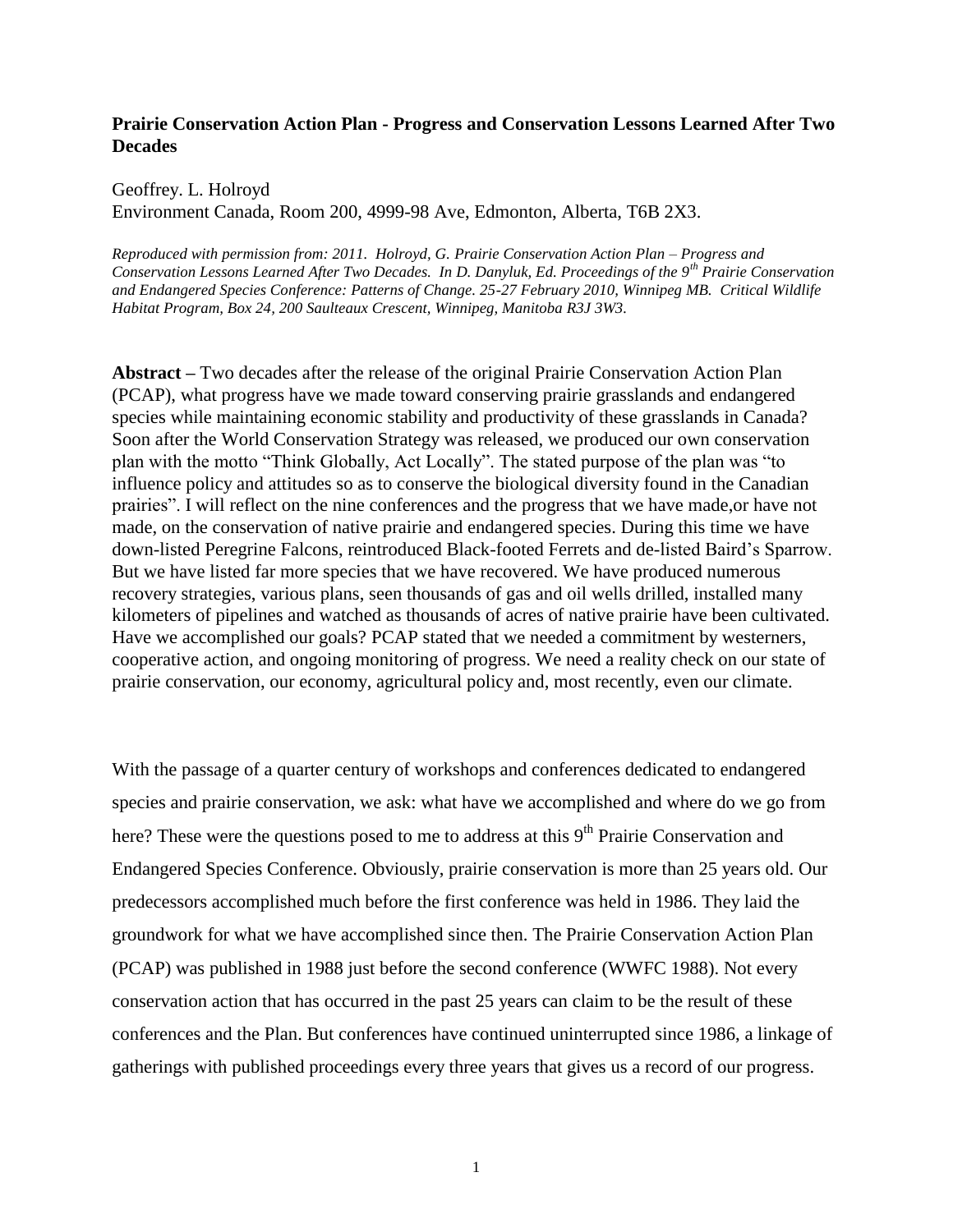This article is an overview of the progress in prairie conservation over the past 24 years. First I will document some of the history surrounding the origin of this series of conferences.

#### **The Origin of the Prairie Conservation and Endangered Species Conferences**

In today"s environment of planning and strategy development, often top-down, hierarchical programming, the Prairie Conservation and Endangered Species Conference stands out as a grassroots example of a successful string of events that has no structured organization behind it, no master plan, but does have a 24-year record of nine successful gatherings.

When the first workshop was held in 1986 (the first seven were called 'workshops' rather than "conferences"), Canada did not have any recovery teams nor a federal endangered species act. COSEWIC had existed for less than 10 years. Recovery efforts for listed species were initiated over the phone and by "snail mail" with no direct team coordination or communication. The working sessions at the first workshop were defacto recovery team meetings, the first for many species. By the second workshop in 1989, some species experts remained in Regina and held team meetings in anticipation of the formal designation of recovery teams by the federalprovincial-territorial wildlife directors.

This series of conferences did not evolve from any organizational or planning effort but from fortuitous circumstances. In 1985, I had just been made a first level manager (head of Threatened Species section) in the Canadian Wildlife Service (CWS), Environment Canada, and was also President-Elect of the Edmonton Natural History Club (ENHC). Pat Clayton, president of the Federation of Alberta Naturalists (FAN) called me to ask if the ENHC would host the annual meeting of FAN in January 1986. I agreed and she asked that I organize an evening speaker or topic. As I learned more about threatened species conservation from CWS staff, I realized that many species had never been the subject of a workshop or expert gathering. As I called provincial and university experts on threatened species, it became apparent that a threatened species workshop was needed. Soon I had a Friday evening speaker to open the workshop, concurrent sessions for Saturday and a half day on Sunday. At this point, Garry Trottier, also of CWS, suggested that we should discuss habitat as well as species issues. So he organized a full day on Friday focused on prairie habitats. The first Prairie Conservation and Endangered Species workshop/conference was born.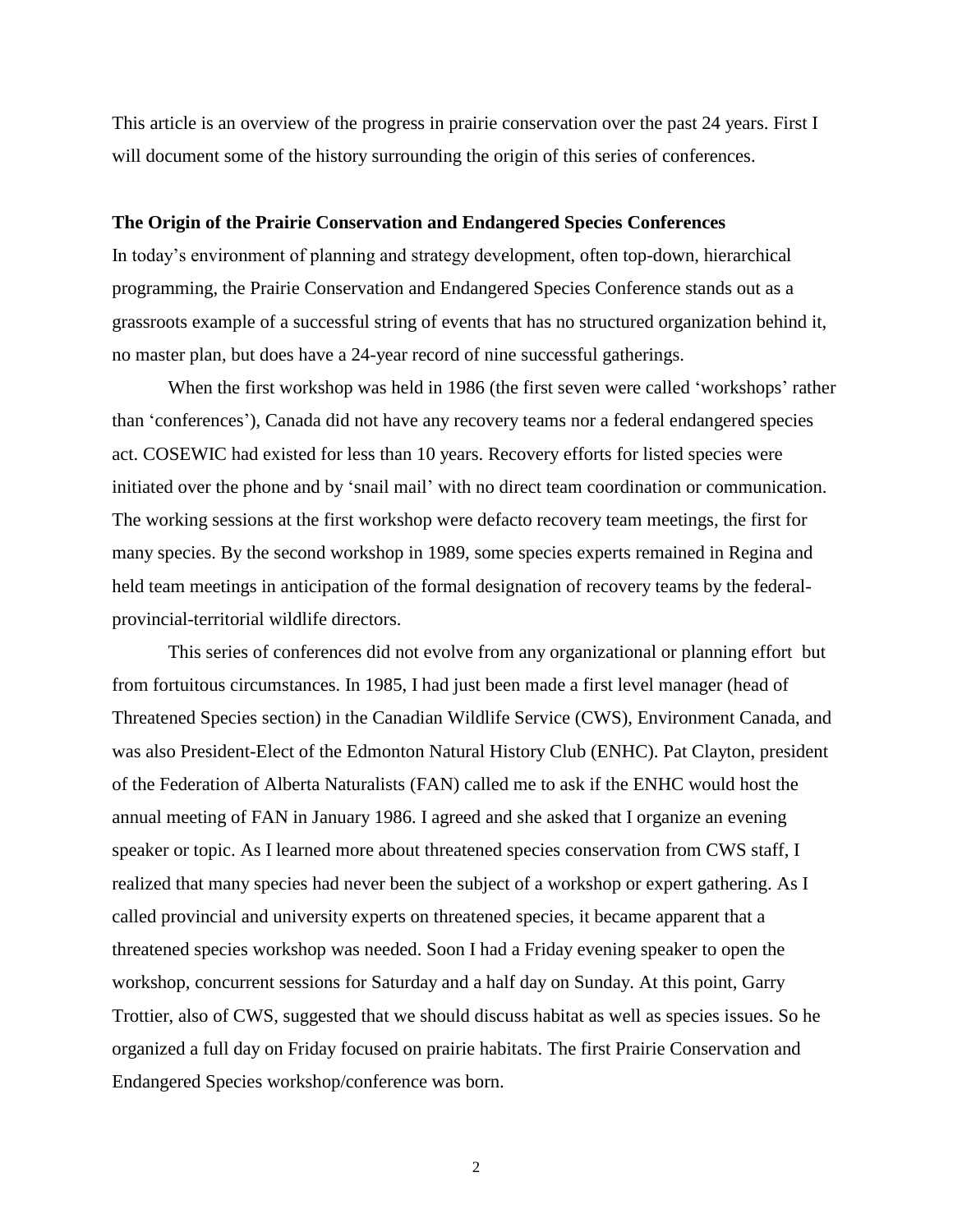As the program evolved, the requirements for space increased. Phil Stepney, then Director of the Provincial Museum of Alberta (now Royal Alberta Museum) immediately agreed to host the workshop. As the number of concurrent sessions increased, so did the number of additional rooms. Phil and I toured the museum and found laboratories that could be emptied for all the sessions. Dave Ealey, the current president of FAN, became chair of the local organizing committee. ENHC organized volunteers to handle registrations, Audio-Visual and the myriad of other tasks, while I helped and organized the program.

By the end of the weekend, the success of the meeting could be felt in the concluding session and the animated faces in the audience. Steve Herrero, as the rapporteur, gave the gathering a "thumbs up", and Monte Hummel, President of World Wildlife Fund Canada (WWFC), raved about the workshop. Steve suggested that the workshop should be repeated. As I stood up to close the meeting, I realized that I had the opportunity to call a next meeting but had not discussed the options with anyone. I looked into the audience and recognized two smiling faces, decided three years was long enough to wait, and announced that the next meeting would be in Regina in 1989, organized by Dale Hjertaas and Lorne Scott – and so it was. The series of conferences was born.

#### **The origin of the first Prairie Conservation Action Plan (PCAP)**

When I called Monte Hummel in late 1985 to ask him to give a plenary talk at the first workshop, he readily agreed. WWFC was about to launch a series of regional conservation initiatives with the first planned elsewhere, but by the end of our phone call he proposed that the first conservation initiative of WWFC be based in the prairies. At the 1986 event, he announced the start of a three-year program called Wild West, and we released a joint promotional poster featuring a Swift Fox with the caption "Lets Keep Some Wild in the West". The conservation of biological diversity found on the Canadian prairies was the primary objective of the Wild West program.

The Wild West program funded over 90 demonstration projects for the recovery of endangered species, involved over 500 landowners in cooperative projects, and increased public awareness of what can be done to conserve prairie wildlife and habitats.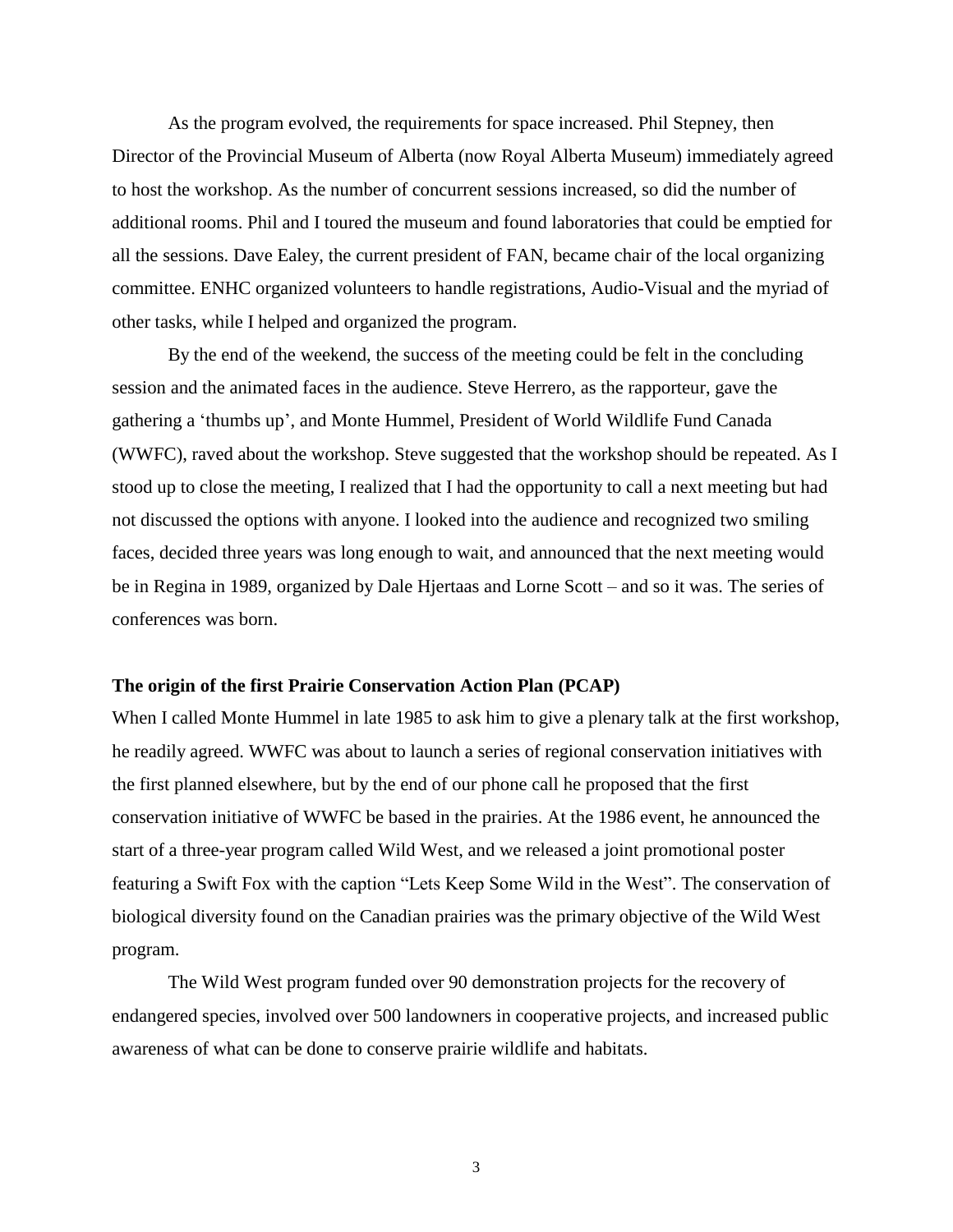A major product of that initiative was the publication of the first *Prairie Conservation Action Plan: Lets Leave Some Wild in the West*, which was released to the public at the 1989 Workshop in Regina (WWFC 1988). This plan (PCAP) was the result of three years of work by a committee of Wild West that I chaired and Dave Leman coordinated while he was a graduate student at the University of Calgary (co-supervised by Steve Herrero and myself). The committee had representatives from all three provincial wildlife agencies and the federal Canadian Wildlife Service. The document was reviewed by a wide variety of stakeholder groups, landowners, universities, and government agencies (PCAP 1988, Leman 1990). The reason these details are mentioned is to show that this plan was not developed in isolation, but as a multi-disciplinary effort. PCAP was released with much fanfare in each provincial capital by Monte Hummel, together with either the provincial premier or the wildlife/environment minister.

Each province established a committee to enact PCAP. It had a five-year planning horizon, and all three prairie provinces have produced subsequent five-year plans. In addition, from 1989-1992, the Alberta wildlife minister Don Sparrow and Monte Hummel initiated a three-year follow-up to Wild West called "Prairie for Tomorrow". This provincial program funded many conservation and educational activities.

So what progress have we made on the original PCAP? The plan was developed after the publication of the World Conservation Strategy (WCS) (IUCN 1980). The WCS has three simple global objectives:

1. Maintain essential ecological processes and life-support systems,

2. Preserve biological diversity,

3. Ensure sustainable use of species and ecosystems.

Conservation of the Canadian prairies was consistent with these objectives. With the saying "Think globally, act locally", PCAP was drafted and published with great hopes. It had 10 goals:

1. Identify the remaining native prairie and parkland

2. Protect at least one large, representative area in each of the four major prairie ecoregions.

3. Establish across the three prairie provinces a system of protected native prairie ecosystems, and, where possible, connecting corridors. This system should include representative samples of each habitat sub-region.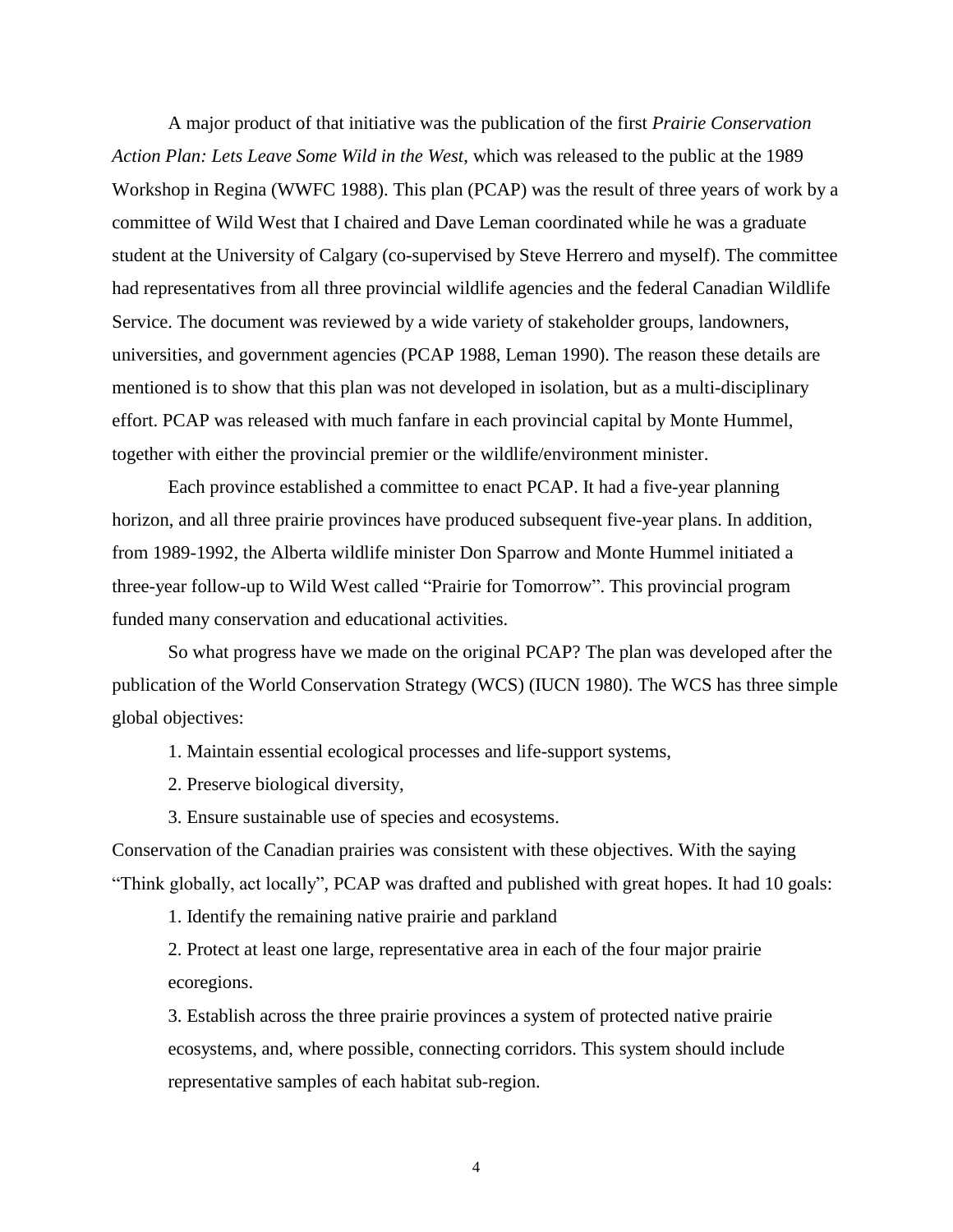4. Protect threatened ecosystems and habitats by preparing and implementing habitat management and restoration plans.

5. Protect and enhance the populations of prairie species designated nationally or provincially as vulnerable, threatened, endangered or extirpated, by implementing recovery and management plans.

6. Ensure that no additional species become threatened, endangered or extirpated.

7. Encourage governments to incorporate conservation of native prairie more explicitly into their programs.

8. Encourage balanced use of private lands that allows sustained use of the land while maintaining and enhancing the native biological diversity of the prairies.

9. Promote public awareness of the values and importance of prairie wildlife and wild places.

10. Promote research relevant to prairie conservation.

Each goal then has actions detailed in PCAP which are reviewed next.

**Goal 1** describes actions to complete and make available inventories of native prairie and parkland. Such inventories now exist and are available from a variety of sources. These inventories confirm what was determined in PCAP – less than 20% of prairie Canada is still native and less than 1% of the tall grass prairie remains.

Goal 2 identifies 12 actions for the establishment of large reserves in all three provinces. Only two of these have been realized: the establishment of Grasslands National Park on September 23, 1989 (Fargey 2000) and the Suffield National Wildlife Area declared by Order In Council on June 19, 2003. The Suffield area was established as a National Park in 1922 to provide wintering habitat for diminishing prairie antelope populations. Subsequent to the recovery of the species, in 1938, the area was withdrawn as a park. The new NWA is much smaller than the original national park (Department of National Defense 2003) but its establishment provides a sound basis for continued protection. Grasslands National Park continues to gain landholdings on a willing seller / willing buyer basis.

**Goal 3** was supported in 1984 when Saskatchewan established the Wildlife Habitat Protection Act, progressive legislation that protects 3.4 million acres of wetlands and uplands in the agricultural region. However, a planned sale of 1.6 million acres of Crown land puts some of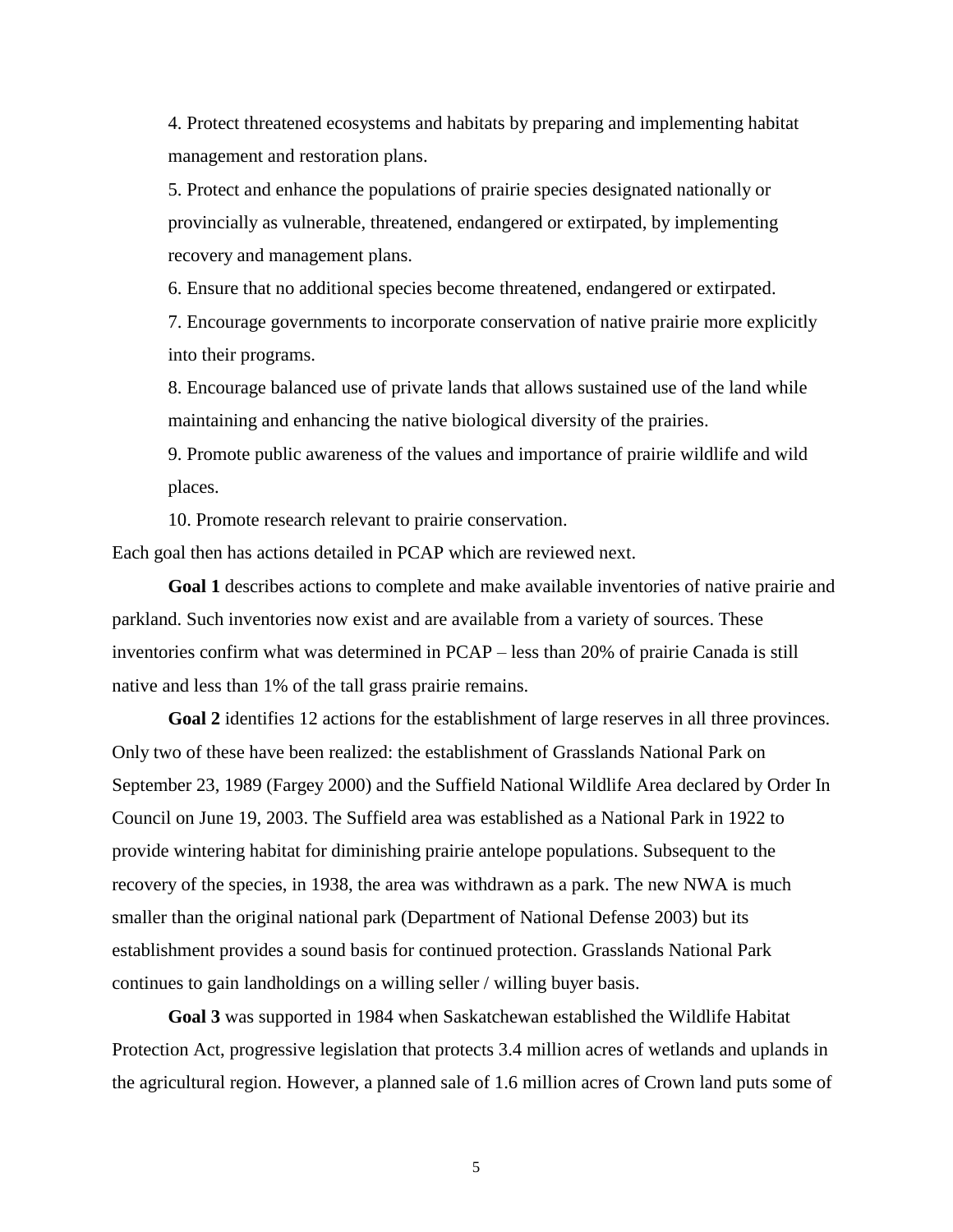this wildlife habitat at risk in 2009, according to Nature Saskatchewan (Scott 2009). Otherwise, goal 3 seems to have been lost. Of nine actions recommended in PCAP, little progress is obvious. With no implementation strategy to gather support and resources, the establishment of a system of connected representative samples of each habitat sub-region is not going to happen.

**Goal 4** recommends planning to protect habitats, but with limited funds and with proposals to sell off public lands, planning is headed in the opposite direction to prairie conservation. The construction of gas wells, pipelines and service roads in PRFA pastures and in native prairie in all three provinces is contrary to the goals of PCAP.

**Goal 5** focuses on implementing plans to save species-at-risk. Previous federal and provincial legislation does include protection of most species under each jurisdiction. The federal Species At Risk Act (SARA) was proclaimed in 2004. The act has provisions for protection of residences and critical habitat of all listed endangered and threatened species. However, even though the act is 6 years old at the time of this conference, progress to complete all the recovery strategies, action plans, management plans, and identification of critical habitat that is dictated by the act has been slow (Anonymous 2009). This report states that the Banff Springs Snail is the only species in Canada which has all of the provisions of the act implemented. Currently a great deal of effort is going into drafting these documents but, with limited staff, the progress is indeed at a snail"s pace and implementation has been limited.

**Goal 6** states that we should ensure that no additional species become at risk. This goal has seen some spectacular successes in the area of reintroductions of extirpated species. In October 2009, Black-footed Ferrets were released into colonies of Black-tailed Prairie Dogs in Grasslands National Park and two adjacent private ranches. In 1986, this release was just a dream (Laing 1988) and the initial recovery team was not able to advance the reintroduction program.

Swift Fox populations have increased and the species has been removed from the extirpated list of COSEWIC. Twenty years ago, only two experimental releases of foxes had occurred, spearheaded by the captive breeding efforts of the late Miles and Beryl Smeeton (Reynolds 1987). The latest survey of Swift Fox in 2005 produced an estimate of 647 foxes in Alberta and Saskatchewan and 515 in northern Montana due to their expansion south (Moehrenschlager and Moehrenschlager 2006).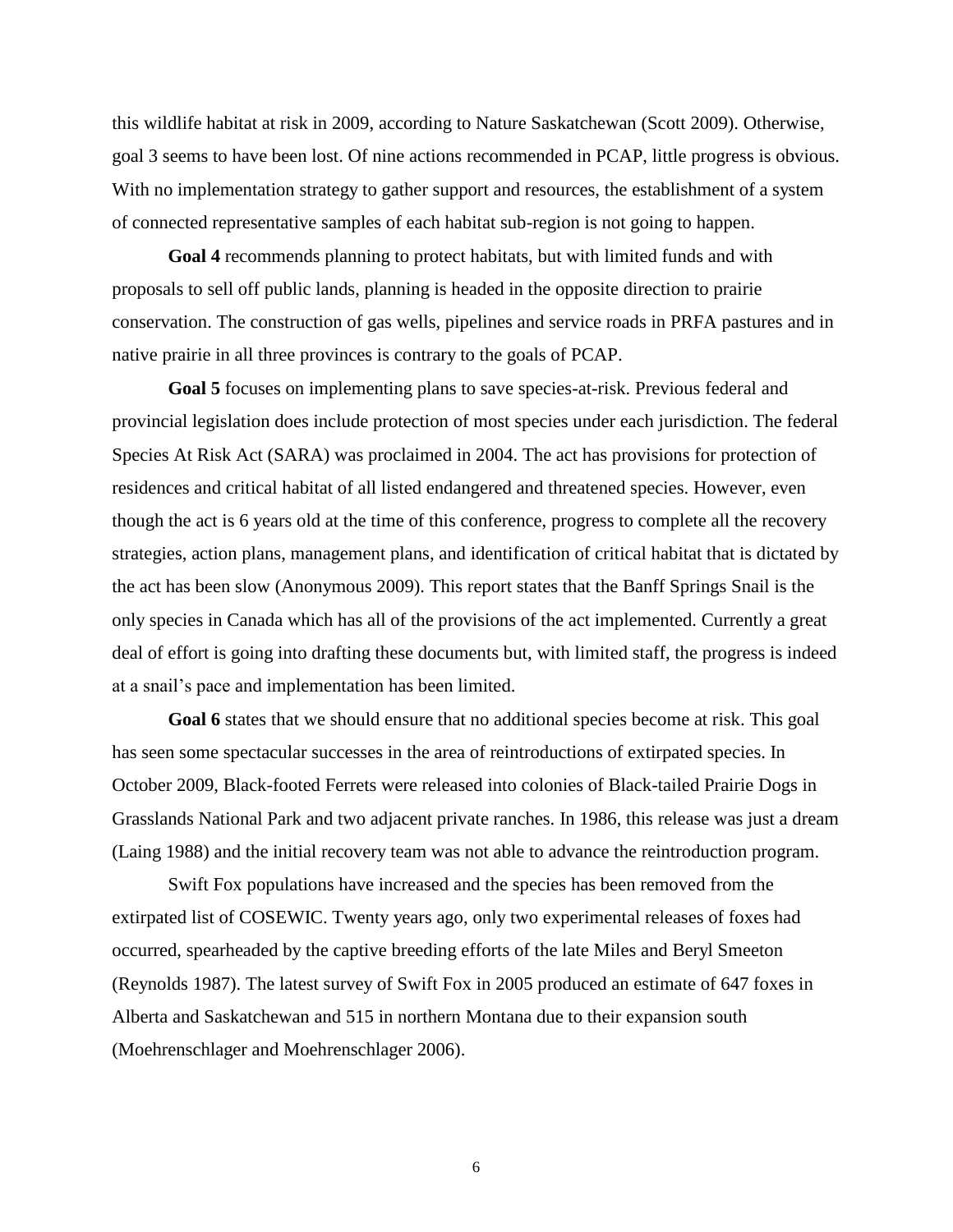Plains Bison were released into the west block of Grasslands National Park in May 2006 after a major fencing program was completed under the leadership of park biologist Pat Fargey. This herd is successfully reproducing and growing (W. Olson, pers. commun.)

Peregrine Falcons have increased in the past 20 years. The breeding facility at Wainwright, Alberta was closed in 1996 after a 25-year captive breeding and release program. The species is now set to be downlisted to Special Concern (COSEWIC 2007)

Other species such as American White Pelican have gone from Threatened (Brechtel 1987) to an abundant species, another success story. However, most worrisome is the long and growing list of declining prairie mammals, birds, reptiles, amphibians, invertebrates and plants that are now listed by COSEWIC, and the many that are up for review for listing. In 1988 PCAP listed 18 vertebrates and 3 plants species that were listed by COSEWIC; in 2009, COSEWIC listed 35 species of vertebrates and 24 of plants (Table 1). New additions to the list include Common Nighthawk and Chestnut-collared Longspur, species that were common until recently. Also, we are no longer only listing species that are at the northern edge of their range, but are now listing many species that have extensive ranges in Canada but whose populations are in decline.

|              | Mammals |      | <b>Birds</b> |      | <b>Herptiles</b> |      | Invertebrates |      | <b>Vascular Plants</b> |      |
|--------------|---------|------|--------------|------|------------------|------|---------------|------|------------------------|------|
|              | 1988    | 2009 | 1988         | 2009 | 1988             | 2009 | 1988          | 2009 | 1988                   | 2009 |
| Extirpated   |         |      |              |      |                  |      |               |      |                        |      |
| Endangered   |         |      |              |      |                  |      |               |      |                        |      |
| Threatened   |         |      |              |      |                  |      |               |      |                        |      |
| Rare/Special |         |      |              |      |                  |      |               |      |                        | 10   |
| Concern      |         |      |              |      |                  |      |               |      |                        |      |
| total        |         |      | า            | 22   |                  |      |               |      |                        | 24   |

Table 1. The number of species that occur in the three prairie provinces and were listed by COSEWIC in 2009 is far greater than were listed in 1988 for all taxa.

**Goal 7** is more elusive to evaluate. Governments have many detailed programs, and determining if they explicitly incorporate conservation of native prairie is difficult.. The Ecological Goods and Services (EG&S) initiatives of government agricultural departments fit into this PCAP goal. On its website, Agriculture and Agri-Food Canada states that it "recognizes the contributions of farmers and rural landowners in protecting and enhancing the environment" (AAFC 2007). It describes two programs that incorporate the concept of EG&S: the National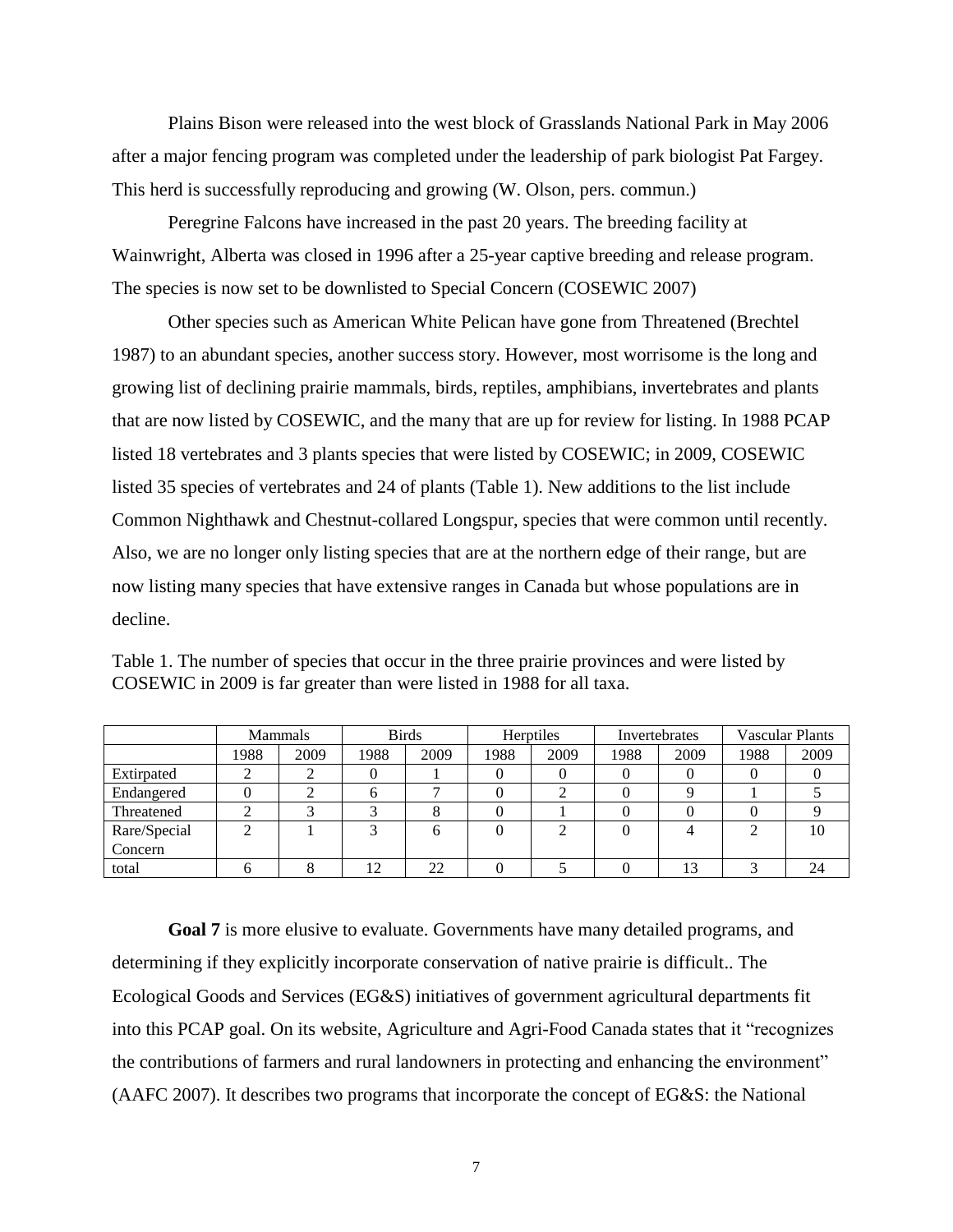Environmental Farm Planning Initiative and the National Farm Stewardship Program. The development of beneficial management practices (BMPs) by agriculture and wildlife agencies is another step in the right direction, but their benefits will only be realized when they are implemented. BMPs are important to the sustainability of the agriculture and agri-food industry and the long-term health of the environment including prairie wildlife and their habitats in Canada. AAFC is working with provincial governments to develop a framework for policies that are good for agriculture and that provide environmental benefits for all Canadians.

Alterntive Land Use Services (ALUS) is a producer-driven initiative that has been adopted in all three prairie provinces as well as elsewhere (MacArthur 2010). In Manitoba, the program pays \$25 per acre per year to landowners who maintain or reclaim land which provides environmental and societal benefits, including reduced soil erosion and stream siltation, improved water quality, and wildlife habitat protection. While not a lot of money, it pays the equivalent of taxes on land that otherwise is a liability for the landowner (Winters 2007). This program was initiated by producers and is supported by provincial and federal government, at least in its trial phases. The program appears to fully support the goals of PCAP.

**Goal 8** presents actions to encourage private landowners to conserve native prairie. Nongovernment conservation organizations have implemented actions to support landowners" decisions to maintain native wildlife and habitats. Programs such as Operation Burrowing Owl and Shrubs for Shrikes of Nature Saskatchewan, Operation Grassland Community of the Alberta Fish and Game Association, the MULTISAR program of Alberta Sustainable Resource Development and several programs of Ducks Unlimited Canada have extension activities to help landowners develop environmental farm plans that incorporate the needs of species at risk and other wildlife while improving or at least maintaining the profitability of the land.

However, as the number of cattle producers declines in Canada, ranchers claim that they are an endangered species. On February 16, 2010, Statistics Canada reported that the number of cattle farms fell below 100,000 in Canada, the lowest number since 1931 (Martello et al. 2010). While the decline is not directly a prairie conservation issue, the poor economic condition of cattle ranches is a concern, especially as this is reflected in the number of family farms. For example, the net farm income for beef cattle farm operators declined 19.9% from 2005 to 2006, the latest year for which statistics are available (Chartrand and Beaulieu 2009). Grazing of native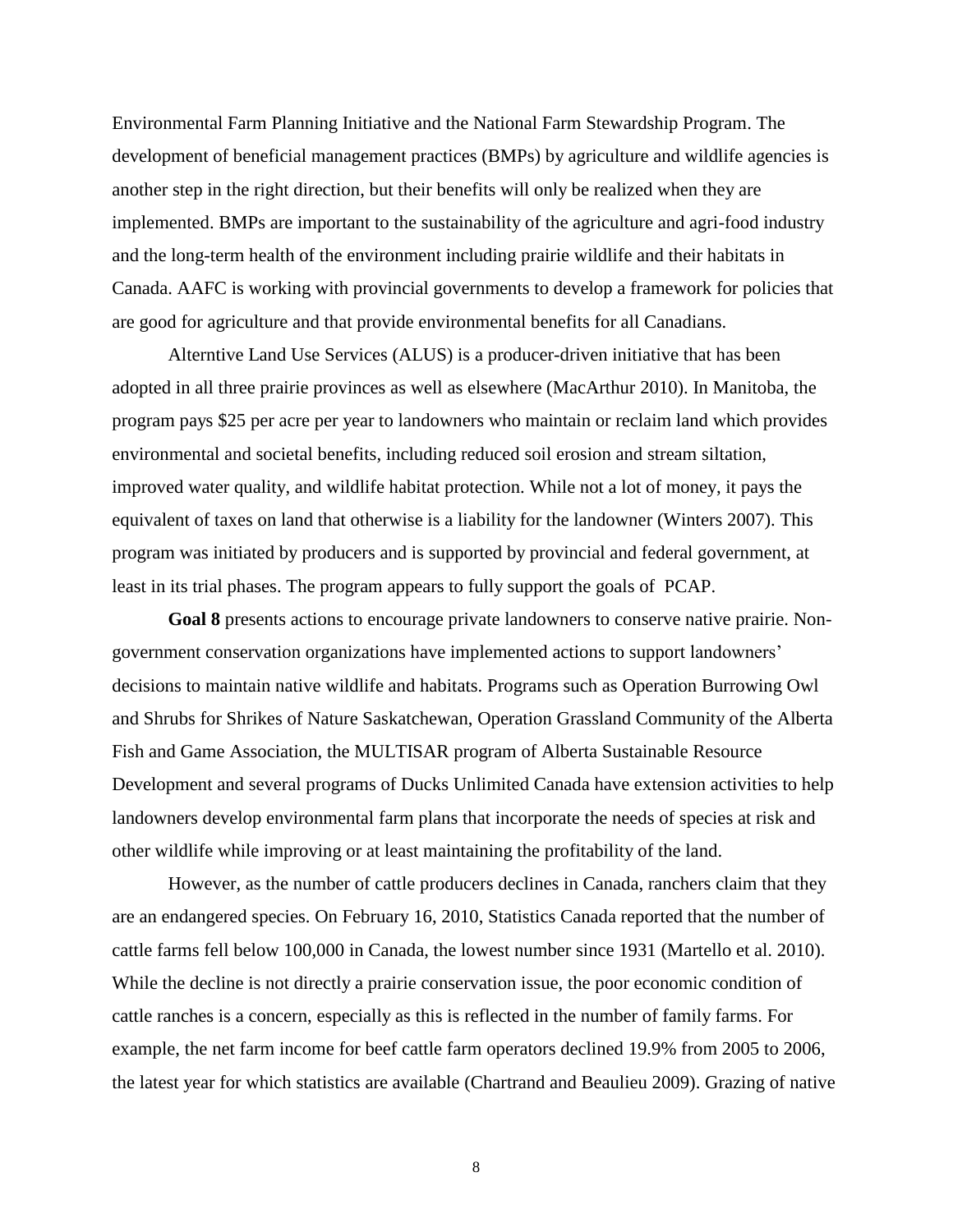prairie by cattle is a conservation benefit. If ranchers are forced to do something else with the prairie, then we would have a conservation concern. Around Calgary and other cities, native prairie is being bought and developed into residential properties. As acreage residences are created, much native land is lost to asphalt and Kentucky Blue Grass. Alternatively, conservation lands away from urban centers can be purchased at rock-bottom prices if funds are available to groups such as Nature Conservancy Canada.

Farm Credit Canada (2010) reported that 60% of producers and agri-business operators were considering the environment in their business practices, an encouraging percentage (Ewins 2010). One catchy phrase in that report was that a triple bottom line approach of "people, profit and planet" will benefit all three. Part of this greening trend is minimizing the environmental impact of agricultural operations, which will ultimately benefit prairie conservation.

**Goal 9** is targeted at increasing public awareness. Progress on this goal is difficult to evaluate. Funding for educational interpretive programs varies by institutions, government jurisdiction, etc.. One recent positive example occurred in Edmonton with the announcement of new funding for expansion of the John Janzen Nature Center; on the other hand, there is the perpetually postponed expansion or relocation of the Royal Alberta Museum. Non-government environmental organizations have some positive examples such as the,Owls and Cows program of Saskatchewan Burrowing Owl Interpretive Center (SBOIC) and Saskatchewan"s Prairie Conservation Action Plan Committee which has a goal of exposing every school child in southern Saskatchewan to the program at least once during elementary school, and the success of the SBOIC in Moose Jaw, including their Owls on Tour program (Felskie 2001). Another positive development is the commitment to extension programming by Parks Canada Agency (PCA). They are encouraging staff to develop community and school programs to make the Canadian public more aware of their natural heritage protected in our national parks. In Val Marie, the Prairie Learning Center holds educational events using Grasslands National Park as its resource and back drop. But in cities, celebrations of Wildlife Week and Environment Week are on the wane and an increasingly urban populace with electronic addictions increases the challenge of providing a connection to landscape and endangered species.

Even in the rural landscape, the observations of Gilbert Proulx near Mankota, Saskatchewan (Proulx 2011) tell a disturbing story of environmental abuse and lack of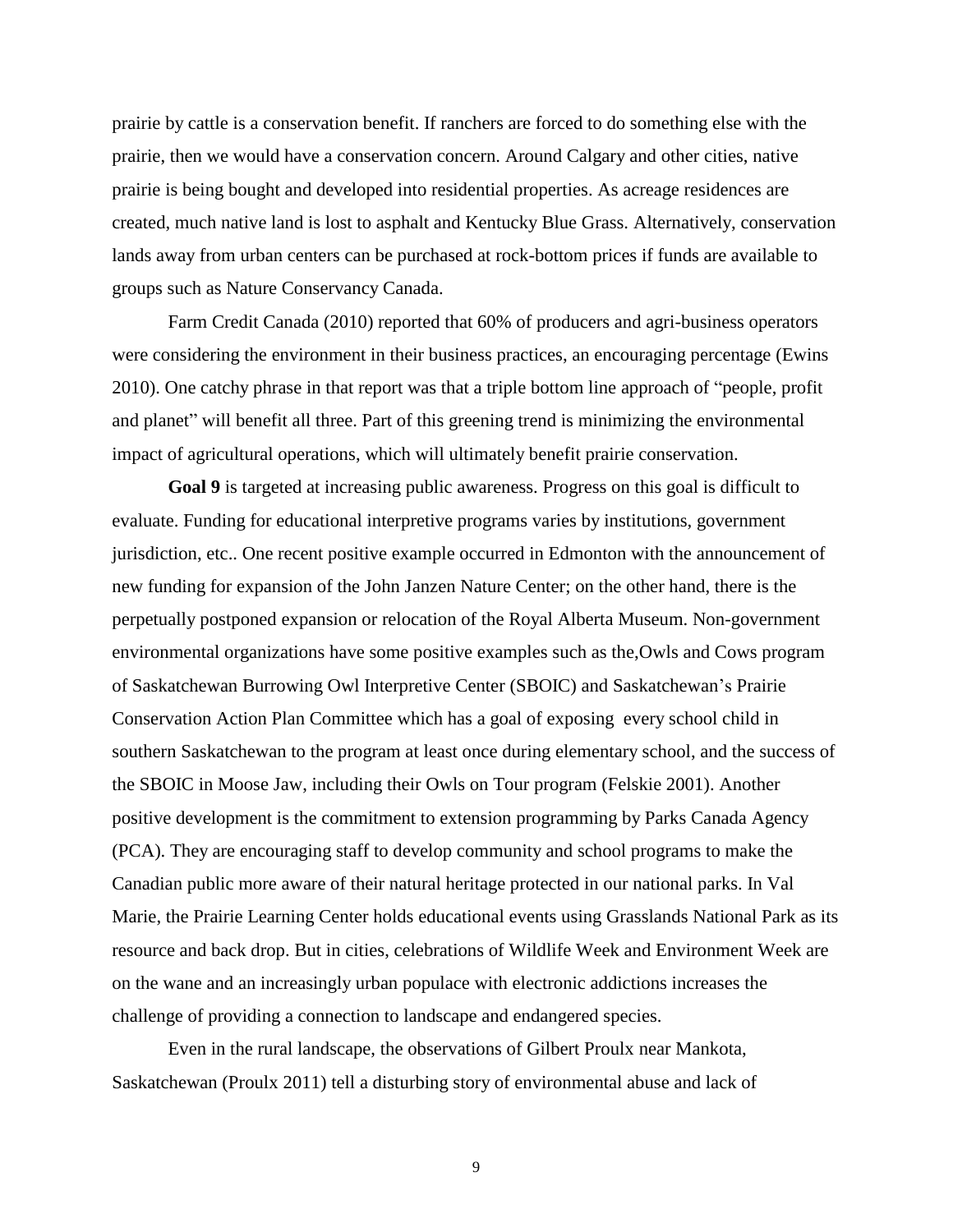understanding of basic biology. Landowners, presumably driven by the goal of protecting their crops from foraging Richardson"s Ground Squirrels, are misapplying strychnine and rodenticide bait stations. As a result, they are poisoning predators and non-target species that would otherwise help in the control of pest species or are innocent "bystanders". More education about a balanced approach to pest management is needed to prevent such occurrences.

**Goal 10** is to promote research on prairie conservation. Many research projects have been conducted in the past 25 years which cannot all be reviewed here. Our research with the CWS has led to the discovery of wintering grounds of Burrowing Owls, their winter ecology, winter survival and, most recently, migration routes (Holroyd et al. 2010). Together with Jason Duxbury, we presented the hypothesis that some Burrowing Owls disperse long distances from one year to the next. An example of this dispersal is the reappearance of Burrowing Owls in southwestern Manitoba after an absence of many years. Clearly these owls are not a local population but immigrated from "somewhere else". Other examples of single-species research abound. But as a researcher, I also have to ask myself: "are there more owls as the result of my studies?" Most of my studies have been targeted at learning more about the species" basic biology. More research should be targeted at specific conservation applications if we are to truly help the species at risk that we study.

To achieve this, we would have to complete the implementation of the specific actions from PCAP. Currently, there is no prairie-wide committee to identify research priorities, there are no guidelines on research priorities, and there are no research stations designated for grassland research and long-term monitoring (as exists in the USA). Although there are a few exceptions, most research projects are independent, short term, and not interlinked in any ecosystem or food chain project. The example of the Boreal program in the Yukon demonstrated what could be accomplished by a team effort (Krebs et al. 2001). The sum of individual projects was far greater than each project"s individual accomplishment.

### **Discussion**

Overall we have implemented less than half of the actions recommended in PCAP; a school grade of < 50%. And remember – the goals of PCAP were for five years. This brief evaluation is after 20 years. Each province has had subsequent 5-year Action Plans, but we have not been able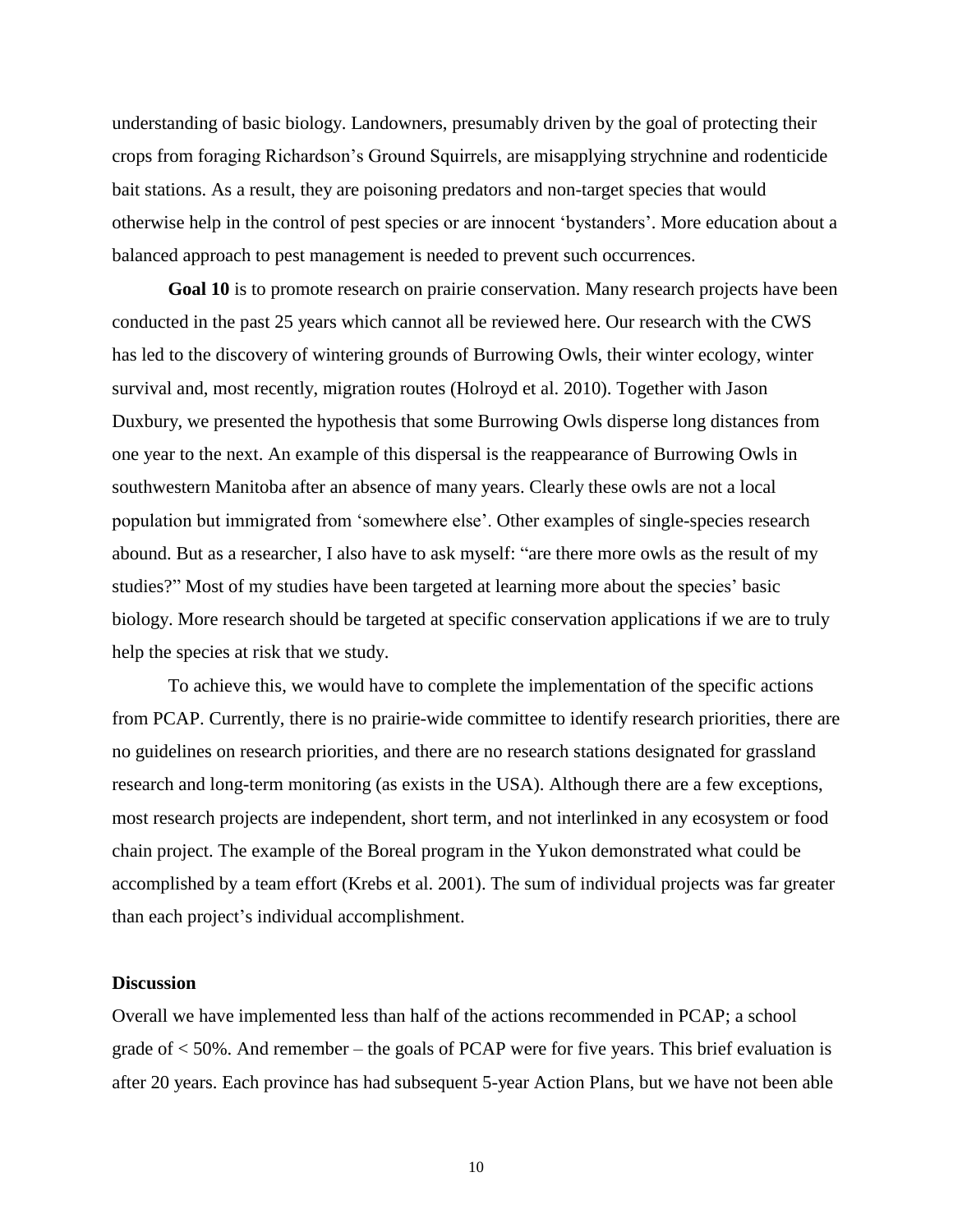to achieve these goals, albeit ambitious ones. Perhaps the original goals were too ambitious? Did we aim for the stars and land on the moon, rather than aim for the fence and hit the dirt?

Besides conservation of prairie wildlife and habitats, we face frequent daily reminders of many more warnings of our fate on this planet. Most notably in the past 25 years is the attention given to climate change, not even on the agenda of the early conferences. Many awesome new books have been written in the past quarter century that have given us sober reminders of the causes of the demise of past societies, such as Collapse (Diamond 2005). Several books have followed on the theme of Rachel Carson"s *Silent Spring*, describing the decline in bird populations in North American such as *Restoring North America's Birds* (Askins 2000), *Silence of the Songbirds* (Stutchbury 2007), *Where Have All the Birds Gone?* (Terborgh 1989), and more locally and most recently *Grass, Sky, Song: Promise and Peril in the World of Grassland Birds*  (Herriot 2009).

So why are we not making more progress? You and I are convinced more needs to be done. Why else would we travel in February to Winnipeg, or Regina or Saskatoon, Lethbridge, Brandon, Calgary or Edmonton for these conferences? We cannot be accused of fleeing to some exotic locale to discuss our conservation issues.

One suggestion is that we must take a longer term view and create a different set of goals. Although I hate to state this (you will see why later), we need another plan, but this time an implementation plan with funding. The first conference and action plan were two decades ago. I now have colleagues in our office that were very young when the action plan was published. If all of them, and all their peers, had grown up with a strong environmental ethic, society would be on the road to finding and implementing solutions to all environmental problems.

John Livingston (1981) stated this philosophy in *The Fallacy of Wildlife Conservation*, where he argues that all the logical arguments to conserve wildlife ultimately fail. Did we choose careers as wildlife biologists to become rich, or for religious reasons, or for any of the other logical reasons that we try to put forward to society to conserve wildlife? Livingston stated "In the broadest sense, wildlife preservation is a catastrophic, heart-breaking disaster"; pretty harsh words regardless of the time frame. His thesis is that all logical arguments to conserve wildlife ultimately fail to convince anyone but the already converted. And we are converted because of our own personal experiences with wildlife. Are you promoting wildlife conservation because of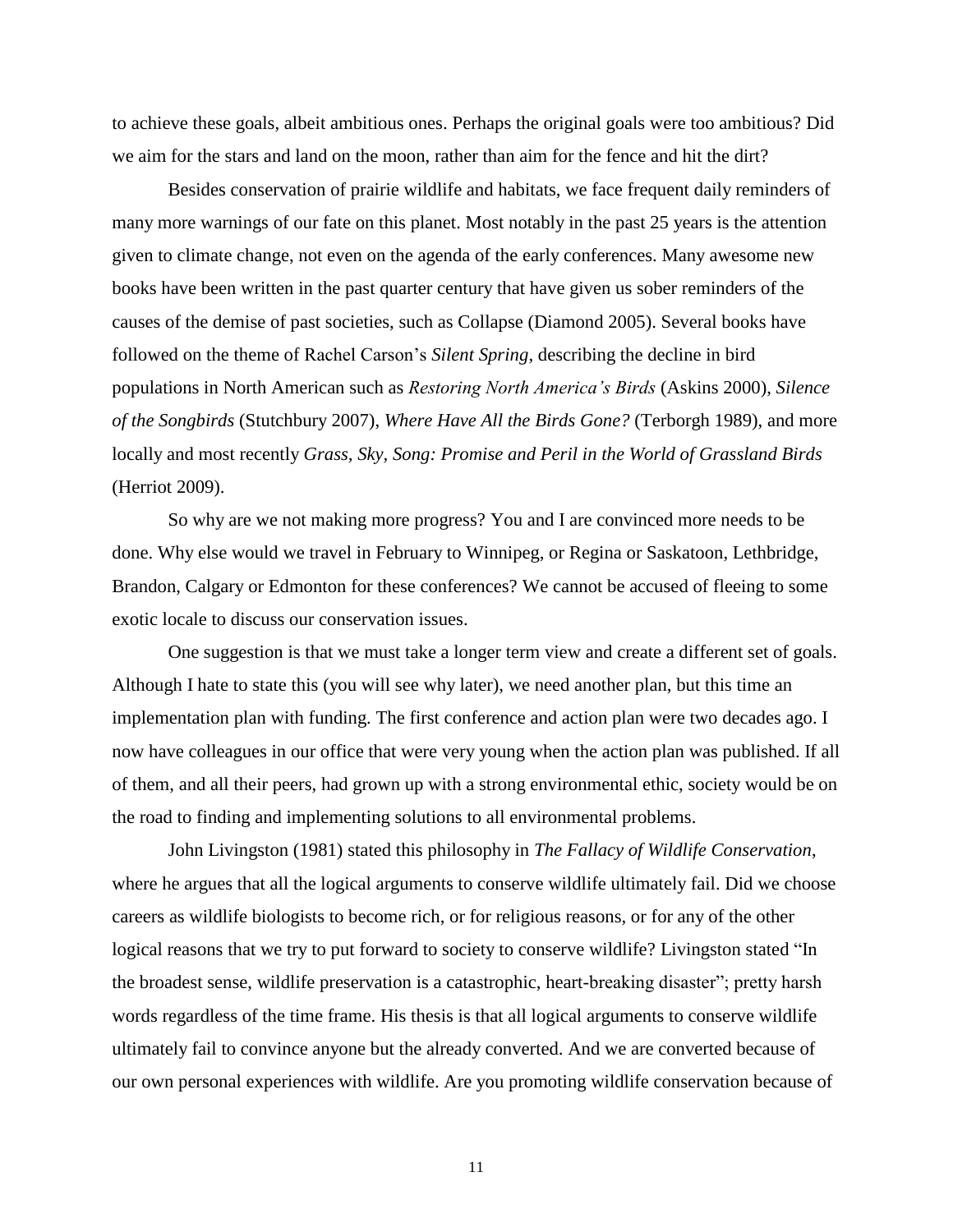some logical reason? Or are you active because you enjoy wildlife and believe intrinsically in the need for wildlife to exist and prosper?

If you ever visit Tucson, Arizona take a day, a full day, and explore the Sonoran Desert Museum. It is not a traditional institution of stuffed animals but rather a zoo of native plants and animals set in the native Sonoran desert. In his book *Pebbles in Your Shoes*, Carr (1982) describes the underlying philosophy of this unique facility. If you have a pebble in your shoe, you pay attention to it, stop and admire it as you remove it. Maybe not admire it, but at least it gets your attention. The "museum" is designed to get the visitor to stop and look at all the native desert organisms. They do not house exotic animals; no elephants or giraffes here. Rather, they have a hummingbird house of native species, native cactus galore, desert mammals, both large and small, all showing the huge diversity of this part of the planet in an effort to get the visitor to stop and appreciate the variety of life around them. These pebbles can grow, just as if they were tossed into a pond, creating ripples that radiate outwards.

In *The Tipping Point*, Gladwell (2000) describes how little things can make a difference. He gives examples of events that have changed major directions of society, and such events can also occur at the local, even personal, level. For example, on the Edmonton Christmas Bird Count in 1989, we had a city-wide, public contest through our daily newspaper, The Edmonton Journal. First prize was a spring day of bird watching with me at Beaverhill Lake, with lunch provided by the Westin Hotel, cooked on site by their staff. (And no, second prize was *not* two days bird watching with me, as some colleagues suggested!) The weather on the chosen day was cold, wet and windy. The couple that won the prize were not bird watchers, but they came anyway. We saw lots of birds and had a delicious lunch, and at the end of the day, I thought that was that. But little did I know the 'tipping point' that was created for that couple on that day. The woman came up to me a few years later, reminded me who she was, and described how that day had changed their lives. They sold their condo in the city and bought an acreage which was now loaded with bird feeders. She quit her job, volunteered and then worked for a wildlife rehabilitation facility,and was one exam away from qualifying as a master rehabilitator. That day had changed their lives and she wanted to say thanks. A pebble in their shoe became a tipping point in their lives.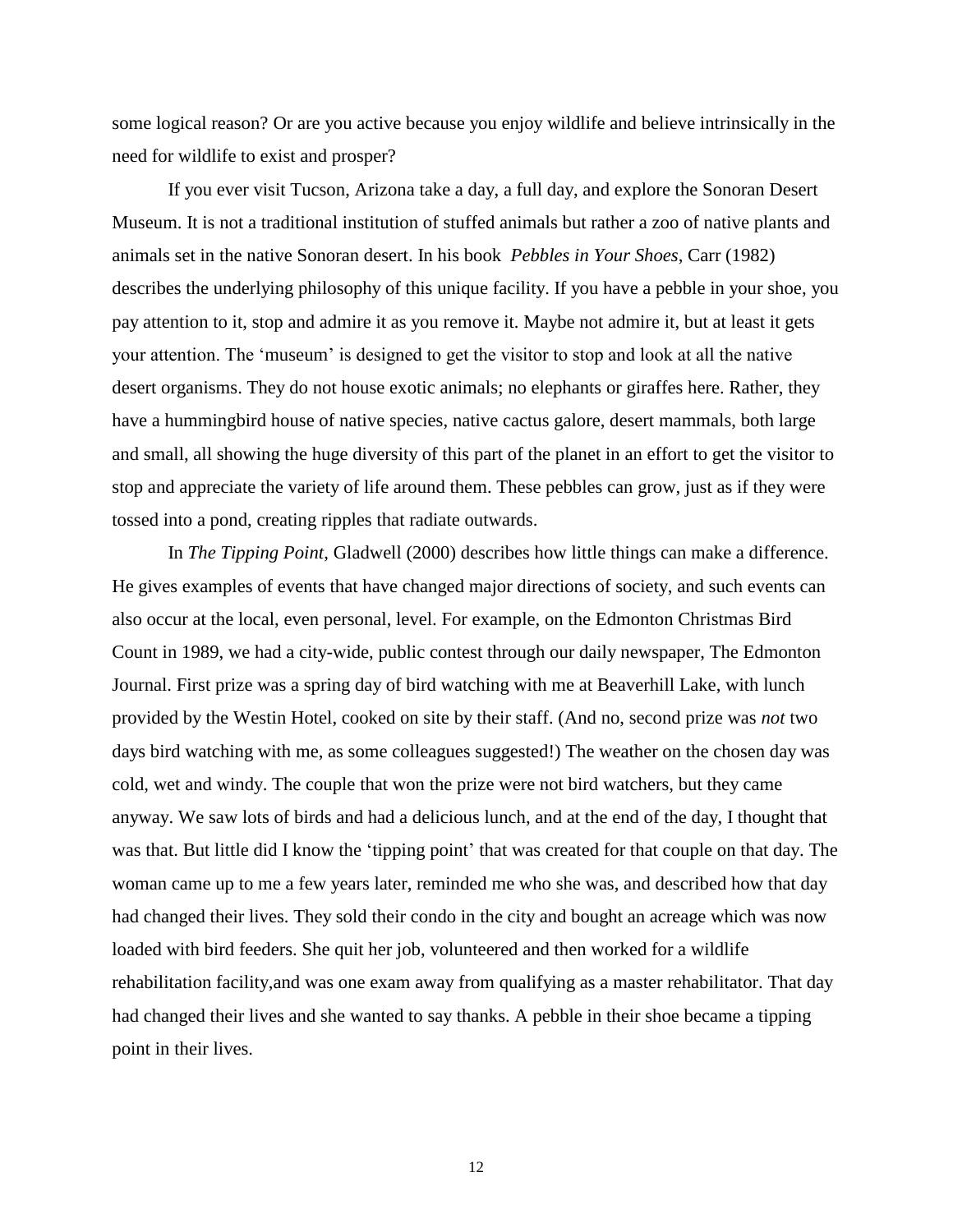How many of us had such tipping points early in our lives? For me, it was the sight of a European Robin from a hospital window while recovering from surgery to remove tuberculosisinfected glands from my neck at the age of seven. Stutchbury (2007) describes how childhood observations of birds at her family cottage led to her career as a biologist and university professor. Other environmentalists have similar stories of childhood experiences. We should have more opportunities for children to experience nature, to find a pebble in their shoe and create a personal tipping point in their lives.

At the 1986 conference, Dr Walter Moser, a retired botany professor from the University of Alberta, told the story of his project to save an Austrian woods from ski development. Town council was to vote on a rezoning of the woods to allow the trees to be cut for a ski run. Rather than tackle the developer head-on, he took the local school children on trips to the woodlot. They wrote stories and poems about their experiences, and made drawings of what they saw. Dr. Moser then took those papers and published a book on the children"s views of the woodlot and gave a copy to every school child. How could the town councilors vote to cut the forest when their own children were so attached to, and proud of, their book and the woodlot? They didn"t, and the trees were saved.

Dr. Moser"s presentation had an important conclusion. He described society and science as two wheels traveling though time. When two wheels going in the same direction touch, they grate against each other; the back of the lead wheel goes up while the front of the following wheel comes down. He argued that we need communicators, who function as a third wheel suspended between the two wheels. The three wheels then move in synchrony. The middle wheel represents communication between the scientist and the public, and provides the grease, or understanding, between the two sectors of our society, and all moves smoothly.

Have we lost our communicators? When I was a child, there were many live-in nature schools or camps, a place where students arrived on Monday and left on Friday after a week of immersion in nature. Do we still have those? Yes, but not many, especially when compared to the growing population of youngsters that grow up in cities with little or no connection to nature. We need children to grow up with binoculars as well as hockey sticks, and fewer violent computer games!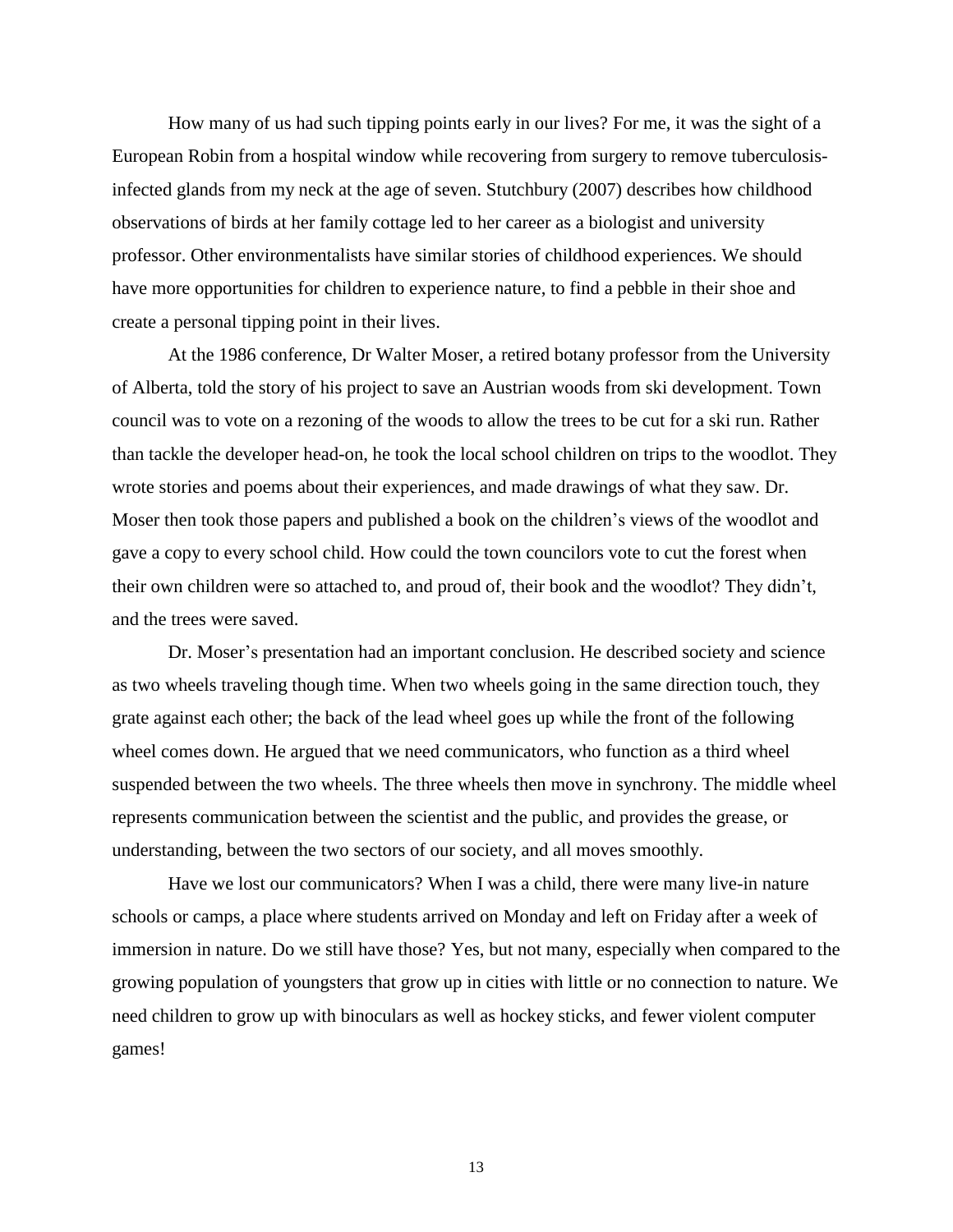What else has slowed our progress in wildlife conservation, in my view? One issue is regulation and planning. When I was a teenager, a friend called and asked if I was available on the weekend; a shipment of Canada Geese was arriving in Toronto. A reintroduction of this extirpated species was to occur at Centre Island and they needed help to haul and open the cages! There was no fanfare, and I"m not sure what paperwork was needed but back then it would have been minimal, so we conducted one of the fastest and most successful reintroductions in Canada. Some would say that we over did it. Near Long Point, when local farmer Brown expressed concern that his few geese might be shot, we produced a "Do Not Shoot Canada Geese" pamphlet and distributed them to motels and restaurants where hunters would gather. Farmer Brown"s geese prospered with no administrative paperwork.

Since the mid 1980s I have been lucky enough to be involved in the Peregrine Falcon recovery program (Holroyd 2003). A recovery plan was published halfway through the reintroduction effort (Erickson et al. 1988), not before reintroduction could begin. Now, 20 years later, we have never managed to finalize a second recovery plan as the format and content of plans has changed too frequently. Nevertheless, the recovery has been a success due to the effort of many committed agencies that pulled together without a published plan. The process to downlist peregrines began after the 2000 national peregrine survey but is still not complete after a decade of paperwork (COSEWIC 2007).

In October 2009, the Black-footed Ferret was released into Grasslands National Park and two adjacent private ranches. The recovery team met for five years to plan the releases. A huge paper exercise was needed to get permission from all levels of government and landowners before a small member of the weasel family could be returned to the Canadian prairies. This is a good news story, but not without its administrative paperwork delays and expenses.

As a final example, the Mountain Plover has been listed as endangered for over 20 years. Several recovery teams have met and are now disbanded; several recovery plans and strategies have been drafted and now gather dust. But I am not aware of one conservation action to benefit this species in Canada. We seem to be happy producing plans but not implementing them. The need to develop too many plans becomes an excuse for inaction. When plans are finally drafted, then they are not funded and implemented. By that time, another plan is needed.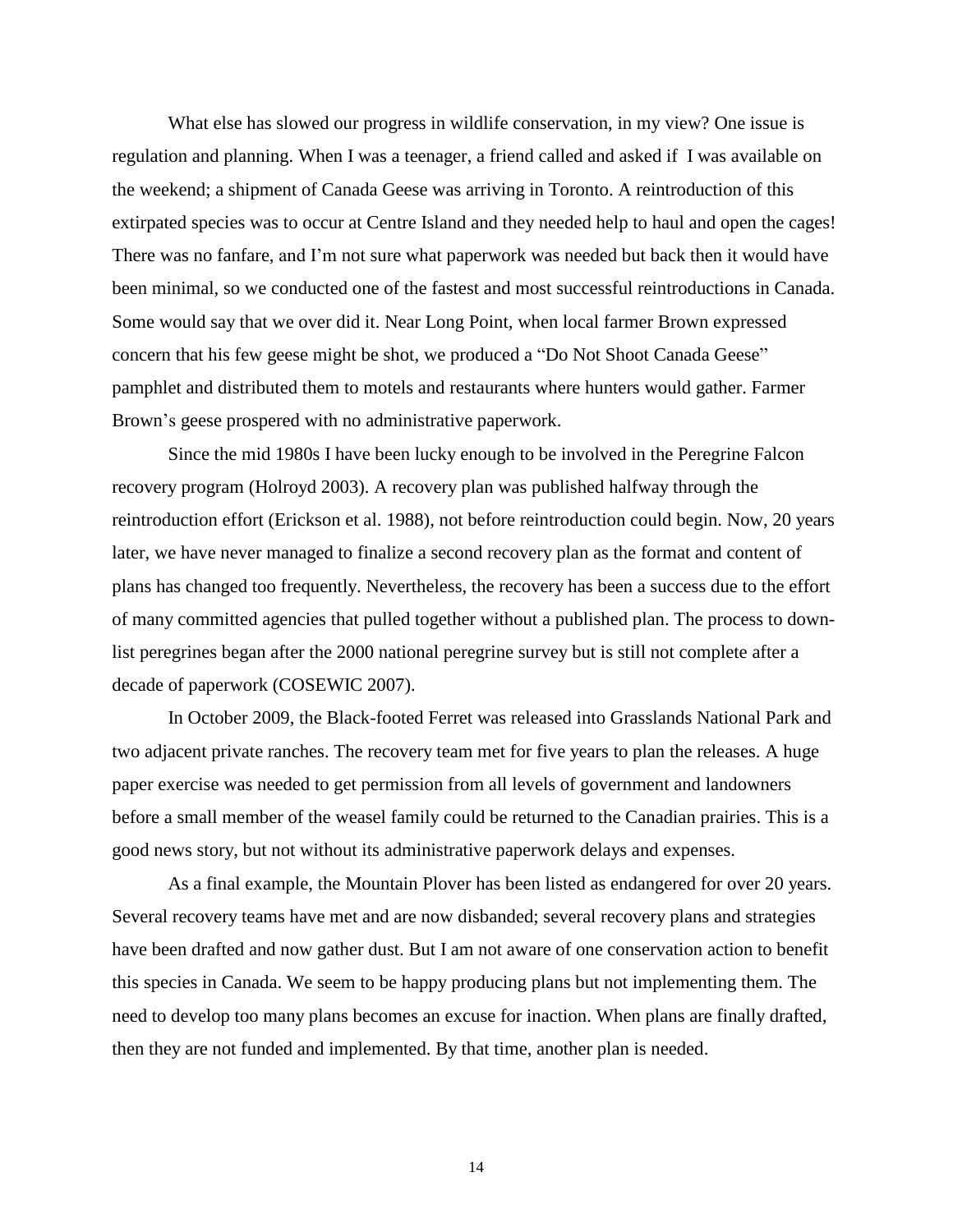Granted, we need to know where we are going. If funds are to be spent, then there should be a plan of what will be funded and how. But if funds are not available, why create plan after plan? If there is no intention to implement a plan, then why draft it? I was once an eager drafter of plans, but after thirty years of drafting such plans, I realize the futility of most.

One positive example of planning was the North American Waterfowl Management Plan (NAWMP) signed by Canada and the US in 1986 (NAWMP 1998). That plan was drafted by biologists and managers but was targeted at politicians and the treasuries of the US and Canada. And it was successful, and is still funded and implemented by a collaboration of landowners, government and non-government agencies, and universities.

But the majority of plans have not and will not be funded directly. The recovery teams that develop the plans and then implement them do not have direct funding to allocate to priority activities. Each partner in the team accomplishes actions that are a priority to their agency. In this way, some actions do get accomplished. The plans can be quoted when applying for funds, but the plans are not funded directly. Ideally each plan would have a process to obtain direct funding to implement all of the actions in the plan.

If there was a major failing of PCAP, it was the lack of a funding plan to get it implemented. WWFC provided seed funds for four implementation committees to meet: one in each of the three prairie provinces, and one prairie-wide committee. The three provincial committees were formed by the provincial representatives of the Wild West committee, but the prairie-wide committee never met due to a change both in personnel and in perceived mandates in CWS. But none of the committees had a plan to get direct funding to implement their portion of PCAP.

### **Conclusion**

In conclusion, the Prairie Conservation Action Plan, the series of nine PCES conferences, and the three provincial implementation committees have been successful in bringing prairie conservation issues to the public forum and keeping them there. They have served as catalysts for action by many interested parties across the three provinces. There have been some spectacular results for individual species, especially the reintroduction of extirpated species. But as the list of COSEWIC species gets longer, and prairie continues to be lost and fragmented, much remains to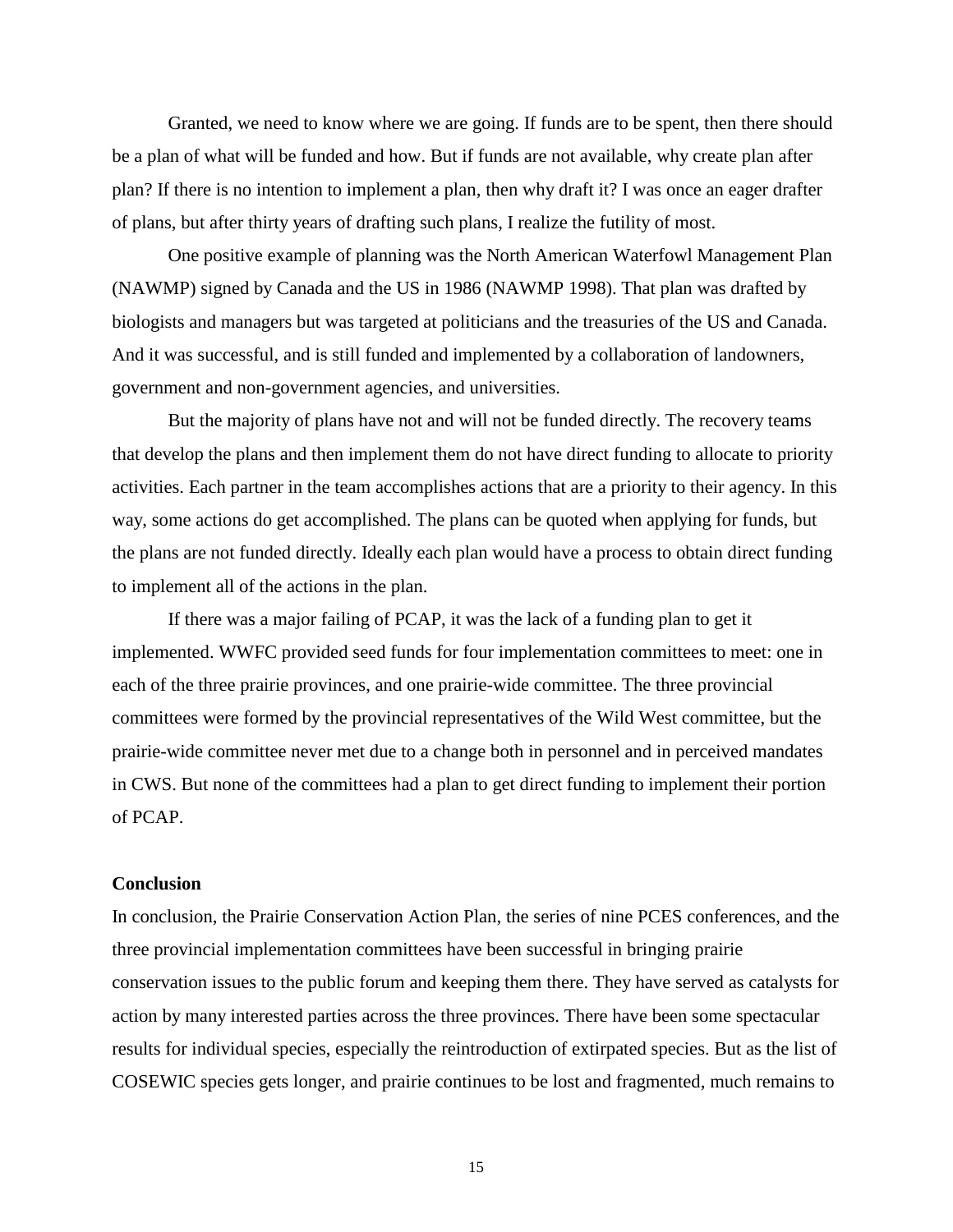be done. The goals and actions of the original PCAP are still valid after 20 years and need to be pursued. A longer term view is needed to put more effort into education, especially environmental experiences for children, for they will inherit this world and will have to solve the problems that we leave behind. Finally, those relatively large tracts of prairie land that still exist in southern Alberta and Saskatchewan hold the last chance for prairie species, and every effort should be made to keep this land in its natural state. This will require commitment by all levels of government, and by us, to make sure the original intentions of PCAP continue to be realized.

We need champions for conservation to keep working towards the goals of PCAP. We may not have reached the stars but we have landed on the moon, and need to continue our efforts to ensure prairie wildlife continue to exist. Think Globally, Act Locally.

### **Acknowledgements**

I thank Helen Trefry and Richard Knapton for comments on earlier versions of this article.

## **Literature Cited**

- Agriculture and Agri-food Canada (AAFC) 2003. Ecological Goods and Services. www.agr.gc.ca/pol/egs-bse/index e.php (accessed on February 1, 2010) [I just used the same date as for the DND website below]
- Anonymous. 2009. Canada"s Species At Risk Act: Implementation at a Snail"s Pace. David Suzuki Foundation, Ecojustice, Environmental Defence, and Nature Canada, Ottawa, ON. (web access on 18 February 2010 at [http://www.naturecanada.ca/pdf/SpeciesAtRisk\\_reportApril2009.pdf\)](http://www.naturecanada.ca/pdf/SpeciesAtRisk_reportApril2009.pdf)

Askins, R.A. 2000. Restoring North America"s Birds. Yale University Press, New Haven, CT.

- Brechtel, S.H. 1987. The White Pelican. In: G.L. Holroyd, W.B. McGillivray, P.H.R. Stepney, D.M. Ealey, G.C. Trottier and K.E. Eberhart (eds.), Endangered species in the Prairie Provinces. Provincial Museum of Alberta, Natural History Occasional Paper No. 9, Edmonton, AB pp. 145-149.
- Carr, W.H. 1982. Pebbles in your Shoes. The Story of How the Arizona-Sonora Desert Museum Began and Grew. Arizona-Sonora Desert Museum, Tucson, AZ.
- Chartrand, D. and M. Beaulieu. 2009. Statistics on income of farm operators. Statistics Canada, Ottawa.<http://www.statcan.gc.ca/pub/21-206-x/21-206-x2009000-eng.pdf>
- COSEWIC. 2007. COSEWIC assessment and update Status Report on the Peregrine Falcon, *Falco peregrinus* in Canada. Committee on the Status of Wildlife in Canada, Ottawa.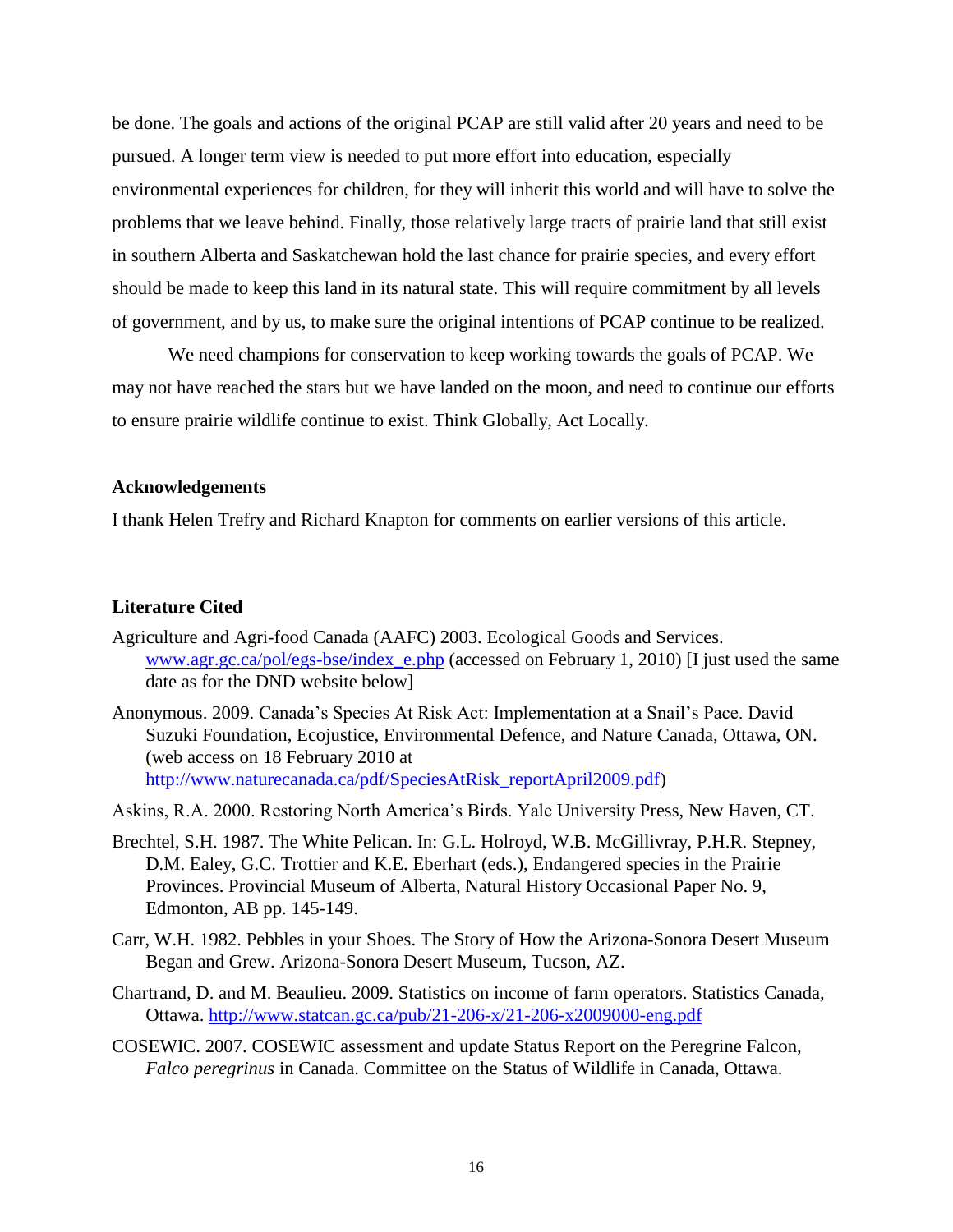- Department of National Defense. 2003. CFB Suffield National Wildlife Area. [http://www.army.gc.ca/lf/suffield/English/backgrounder\\_dnd.asp](http://www.army.gc.ca/lf/suffield/English/backgrounder_dnd.asp) (accessed on February 1, 2010)
- Diamond, J. 2005. Collapse: How Societies Choose to Fail or Succeed. Viking Penguin, New York, NY.
- Erickson, G., R.F. Fyfe, R. Bromley, G.L. Holroyd, D. Mossop, B. Munro, R. Nero, C. Shank, and T.Weins. 1988. *Anatum* Peregrine Falcon recovery plan. Canadian Wildlife Service, Environment Canada, Ottawa, ON.
- Ewins, A. 2010. Environment plays roles in agribusiness. The Western Producer February 18, 2010.
- Fargey, K.S. 2000. Grasslands National Park Field Guide. Prairie Wind and Silver Sage Friends of Grasslands Inc., Val Marie, SK.
- Farm Credit Canada. 2010. Knowledge Insider: where business meets opportunity, finding value in green. Farm Credit Canada, Regina, SK.
- http://www.fcc-fac.ca/en/LearningCentre/Knowledge/doc/KI\_green\_value\_e.pdf
- Felskie, H. 2001. Saskatchewan burrowing Owl Interpretive Centre: raising awareness on the prairies. In W. McFadyen and C. Scott (eds.). Proceeding from  $6<sup>th</sup>$  Prairie Conservation and Endangered Species Conference. Front line Associates, Winnipeg, MB, CD-ROM pp.1-4.
- Gladwell, M. 2000. The Tipping Point, how little things can make a big difference. Little, Brown and Co., Boston, MA.
- Herriot, T. 2009. Grass, sky, song: promise and peril in the world of grassland birds. HarperCollins Publishers Ltd., Toronto, ON.
- Holroyd, G.L. 2003. The return of the anatum Peregrine to southern Canada, 1985-2000 a personal perspective. Chapter 7 in Cade, T.J. and W. Burnham (Eds) Return of the Peregrine - A North American saga of tenacity and teamwork. pages 117-125 The Peregrine Fund, Biose, Idaho.
- Holroyd, G.L., H.E. Trefry and J.M. Duxbury. 2010. Winter destinations and habitats of "Canadian" burrowing owls. *Journal of Raptor Research* 44: 294-299.
- IUCN. 1980. World Conservation Strategy, Living Resource Conservation for Sustainable Development. Internation Union for the Conservation of Nature and Natural Resources - United National Environmental Program - World Wildlife Fund, Gland, Switzerland.
- Krebs, C.J., S. Boutin and R. Boonstra (eds.). 2001. Ecosystem dynamics of the boreal forest: the Kluane project. Oxford University Press, New York, NY.
- Laing, R. 1987. Reestablishment of the Black-footed Ferret to the Canadian Prairie. In: G.L. Holroyd, W.B. McGillivray, P.H.R. Stepney, D.M. Ealey, G.C. Trottier and K.E. Eberhart (eds.), Endangered species in the Prairie Provinces. Provincial Museum of Alberta, Natural History Occasional Paper No. 9, Edmonton, AB pp 293-297.
- Leman, D.F.S. 1990. The development of a conservation action plan. Master of Environmental Design, University of Calgary, AB.